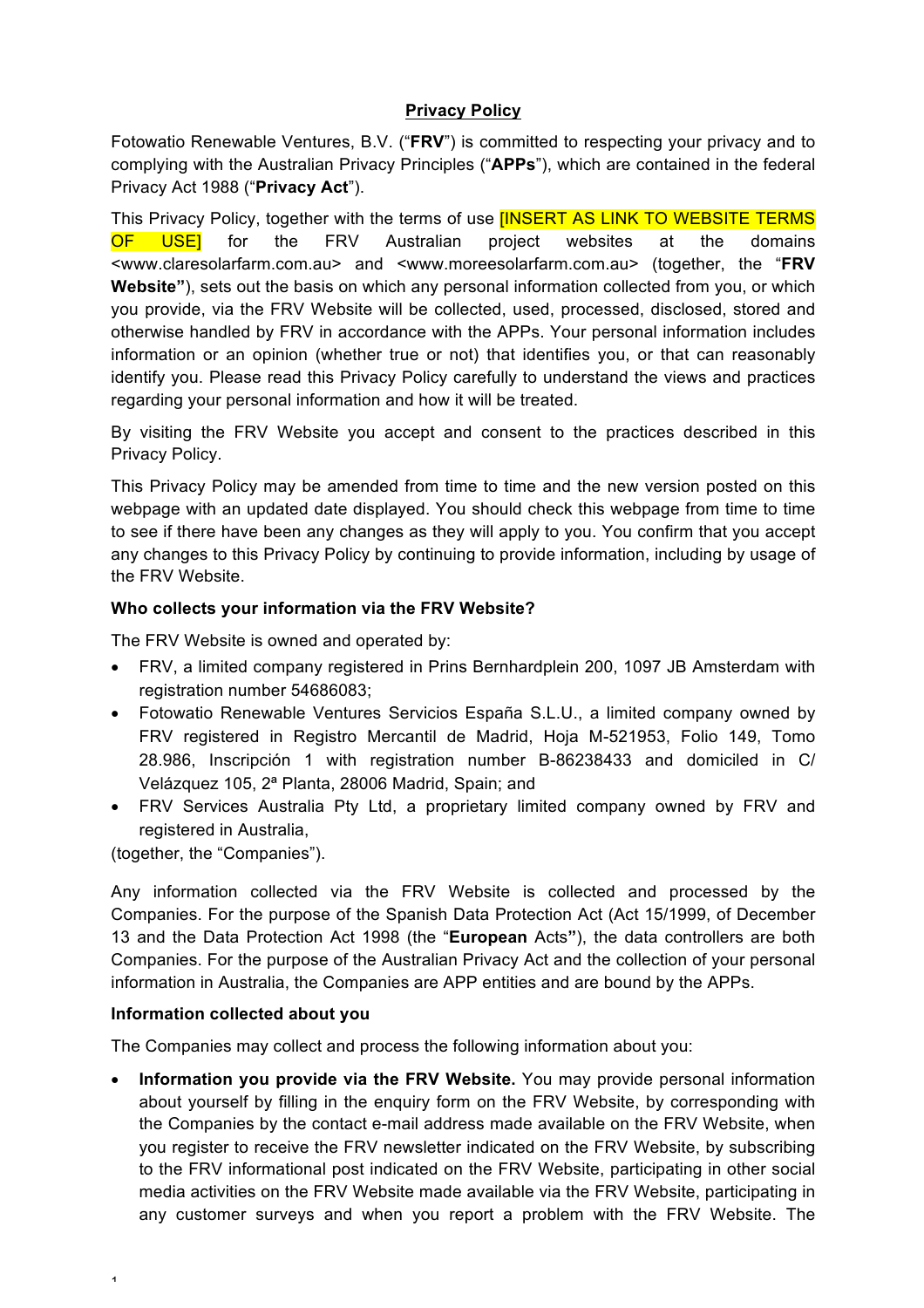information you provide may include your name, address, e-mail address and contact number.

- **Information collected about you via the FRV Website.** With regard to each of your visits to the FRV Website, the following information may be automatically collected:
	- technical information, including the internet protocol (IP) address used to connect your computer to the internet, browser type and version, time zone setting, browser plug-in types and versions, operating system and platform; and
	- information about your visit, including the full Uniform Resource Locators (URL) clickstream to, through and from the FRV Website (including date and time); pages you viewed; page response times, download errors, length of visits to certain pages, page interaction information (such as scrolling, clicks, and mouseovers), and methods used to browse away from the page and any phone number used to call any Companies' contact number.
- **Information received from other sources.** The Companies may receive information about you if you use any other websites operated by the Companies and/or their affiliate, Abdul Latif Jameel or any service provided by the Companies or Abdul Latif Jameel. The Companies work closely with third parties (including, for example, business partners, sub-contractors in technical, payment and delivery services, advertising networks, analytics providers, search information providers, credit reference agencies, customer survey providers) and may receive information about you from them.

# **Cookies**

The FRV Website uses cookies to distinguish you from other users of the FRV Website. This helps provide you with a good experience when you browse the FRV Website and also allows improvements to be made to the FRV Website. For detailed information on the cookies used and the purposes for which they are used, please refer to the FRV Website's Cookie policy [PLEASE INSERT AS LINK].

#### **Uses made of the information**

Information held about you may be used in the following ways:

- **Information you provide via the FRV Website.** This information may be used:
	- for internal record keeping and administration;
	- to provide you with the information and services you request via the FRV Website (including without limitation news items, information and updates about the Companies);
	- to be shared with members of the Companies or Abdul Latif Jameel for the purposes indicated in the section called, "**Uses made of the information**";
	- to provide you with information about FRV goods, products and services similar to those you may have already expressed an interest in or enquired about, including newsletters;
	- to provide you with information about goods or services or events which may interest you when you choose to do so;
	- to perform and analyse the results of customer surveys and feedback about the Companies, including being combined with information gathered from other survey participants;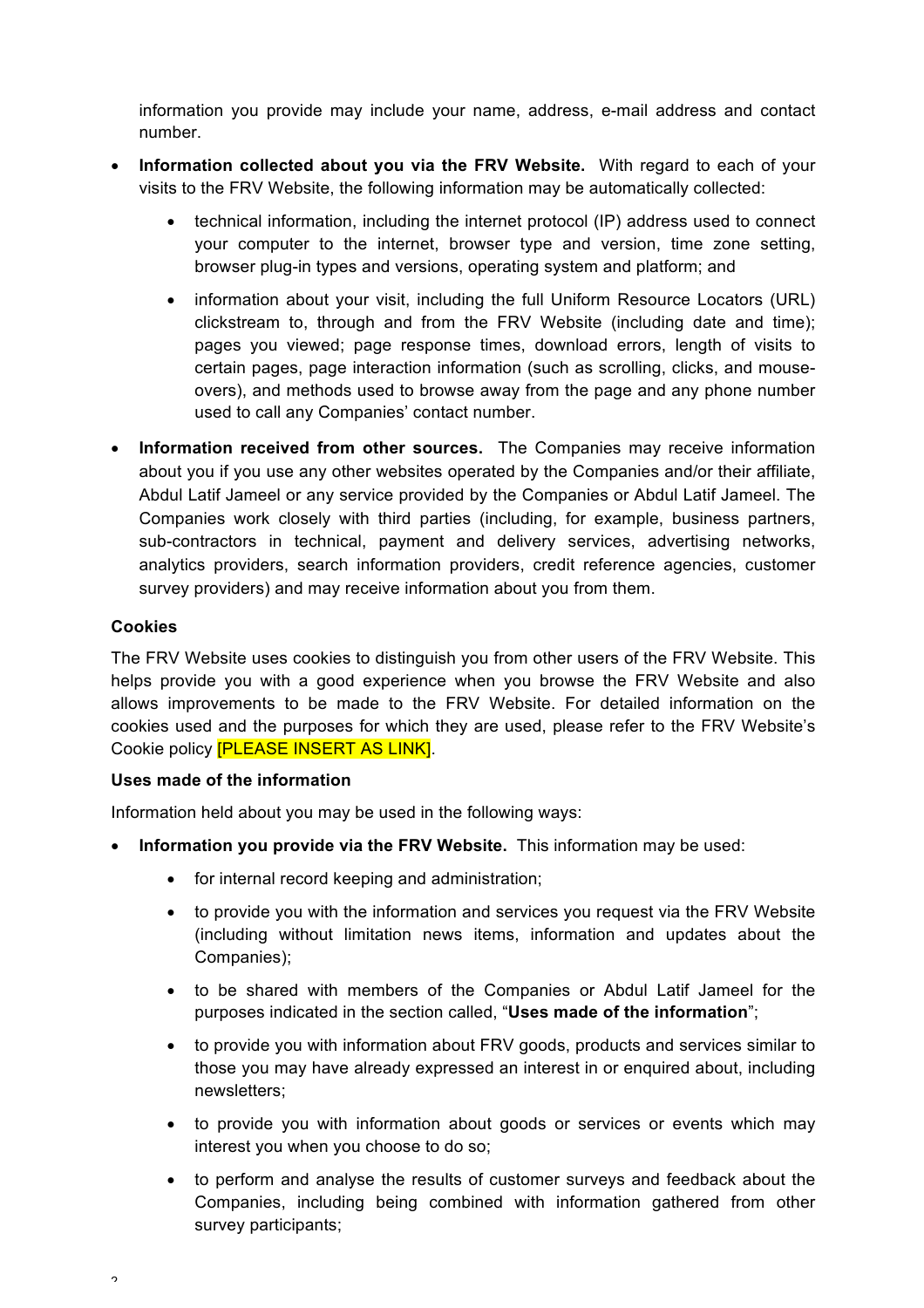- when you choose to do so, to allow you to be contacted by third parties who carry out customer surveys and feedback about FRV;
- to notify you about changes to the FRV Website's service;
- to address any enquires you may have raised via the FRV Website; and/or
- to ensure content from the FRV Website is presented in the most effective manner for you and for your computer.
- **Use of the information the FRV Website or the Companies may collect about you.** This information may be used:
	- to administer the FRV Website and for internal operations, including troubleshooting, data analysis, testing, research, statistical and survey purposes;
	- to improve the FRV Website to ensure content is presented in the most effective manner for you and for your computer;
	- to allow you to participate in interactive features of the FRV Website, when you choose to do so;
	- as part of efforts to keep the FRV Website safe and secure;
	- to measure or understand the effectiveness of promotional and marketing activities, and to deliver relevant promotional and marketing activities to you; and/or
	- to make suggestions and recommendations to you and other users of the FRV Website about goods or services which may interest you or them.

#### **Disclosure of your information**

Your personal information will not be sold, distributed or leased to third parties to use for their own purposes unless you give your permission or there is a legal requirement to do so.

However, you agree and consent that:

- your personal information may be shared with other FRV group members or Abdul Latif Jameel for the purposes indicated in section "**Uses made of the information**". In particular, if you submit an enquiry using the enquiry form available on the FRV Website, your enquiry and any personal information you provide in the form will be sent to the relevant FRV company or Abdul Latif Jameel (based on the enquiry criteria you select). Your personal information may then be processed by such FRV or Abdul Latif Jameel businesses as part of its enquiry / customer database; and
- your personal information may be shared with other companies and organisations and legal and regulatory bodies if the Companies or Abdul Latif Jameel and/or any of its businesses are under a duty to so disclose or share your personal information in order to comply with any legal obligation; in order to enforce or apply the FRV Website's terms of use **IINSERT AS LINK TO TERMS OF USEI** and other agreements; or to protect the rights, property, or safety of the Companies or Abdul Latif Jameel, their customers, or relevant others. This includes without limitation exchanging information with other companies and organisations for the purposes of fraud protection and credit risk reduction.

### **Where your personal information is stored (including storage overseas)**

The FRV Website will be hosted, and initially managed and operated from, Australia. The information collected from you via the FRV Website will be initially stored on servers currently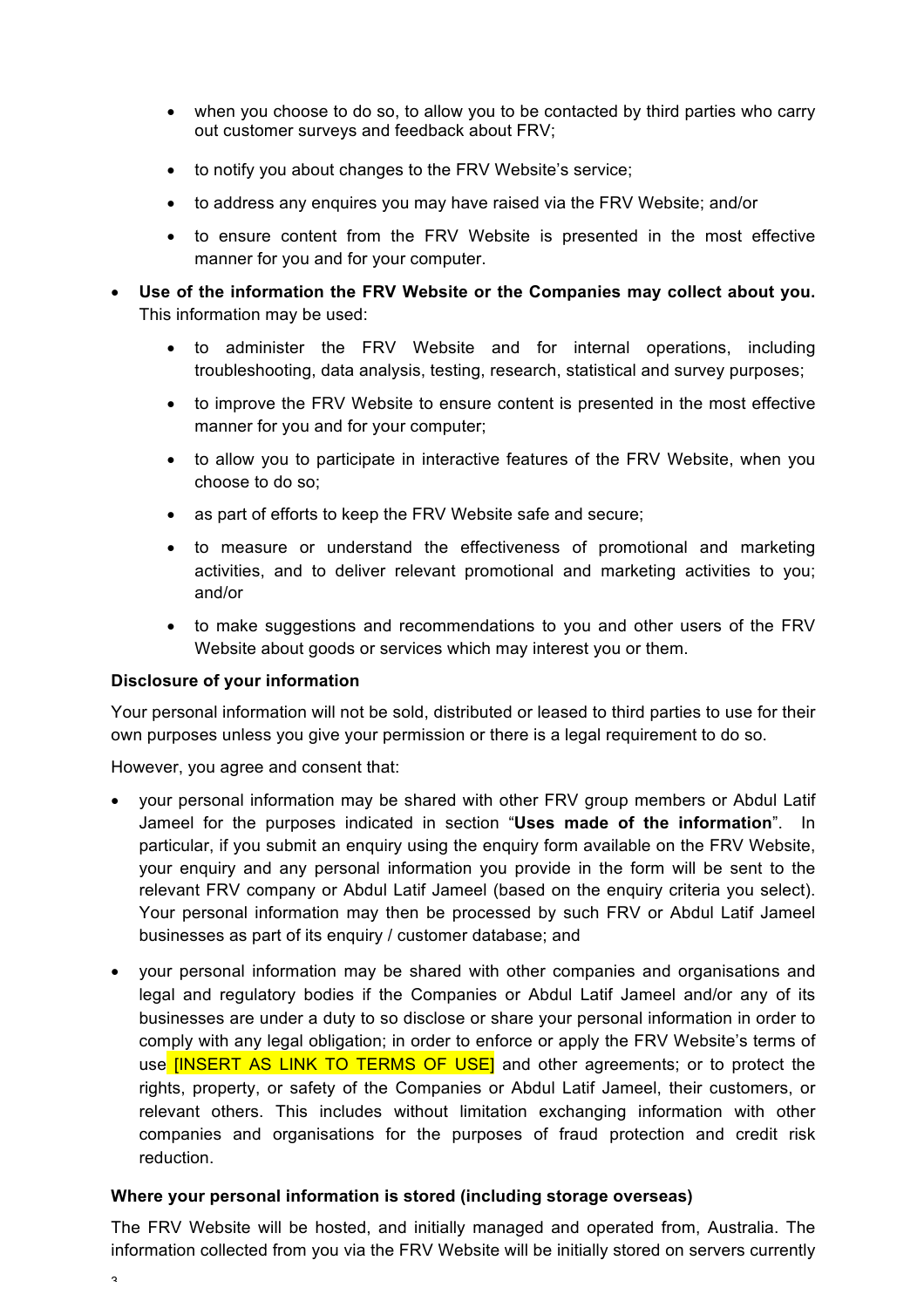located in Australia. Once collected, the information may be transferred to, and stored at, a destination outside Australia, such as Spain where FRV has additional servers for storing information. Your information may also be processed by staff operating outside Australia, who work for FRV or Abdul Latif Jameel or for one of their third party suppliers. By providing your personal information to the FRV Website, you agree to this overseas transfer, storage or processing of your personal information.

The Companies will take all steps reasonably necessary to ensure your information is treated securely, to prevent unauthorised access or disclosure and is otherwise handled in accordance with this Privacy Policy and the APPs, including where your personal information is transferred overseas as contemplated above.

Information submitted via the FRV Website is normally unprotected until it reaches the Company. Users are requested not to send confidential details or credit card numbers, for example, by email or the enquiry form. Once your information is received, strict procedures and security features will be used to try to prevent unauthorised access.

### **For how long is your personal information kept?**

The time period for which your information is kept varies according to what your information is used for. In some cases there are legal or regulatory requirements to keep data for a minimum period. Unless there is a specific legal requirement to keep the information, it will be retained for no longer than is necessary for the purposes for which the data was collected or for which it is to be further processed.

At any time you can ask for your stored information to be deleted from the Companies' database using the contact details below. However, some of your information may be retained in some circumstances and in accordance with the applicable legislation, such as to resolve disputes, troubleshoot problems, enforce terms and conditions or as required by regulators.

# **Use of your information for marketing and your rights**

You have the right to ask for your personal information not to be used, processed or disclosed for marketing purposes. You will be informed (before collecting your information) if your information is intended to be used for such purposes or to be disclosed to any third party for such purposes. You can exercise your right to prevent such use of your information by checking certain boxes on the enquiry form used to collect your information. You can also exercise the right at any time by contacting the Companies at infoaustralia@frv.com.

When you fill in a form on the FRV Website (for example, the enguiry form), you must use any check boxes to indicate your preferences regarding use of your information and/or do not provide the relevant information. If you do not want your information to be used in this way, or for your details to be passed on to third parties for marketing purposes, please ensure you indicate this using the relevant box. However, please note if you do not provide all or correct information requested, it may not possible to provide you with the relevant information and/or services.

You may also opt out of receiving marketing communications from FRV at any time by following the 'unsubscribe' in any emails you receive, or otherwise by contacting us using the contact details set out below.

The FRV Website may contain links to and from the websites of other businesses of FRV or Abdul Latif Jameel, partner networks, advertisers and affiliates. If you follow a link to any of these websites, please note these websites have their own privacy policies and the Companies do not accept any responsibility or liability for these websites or policies. Please check these policies before you submit any personal data to these websites.